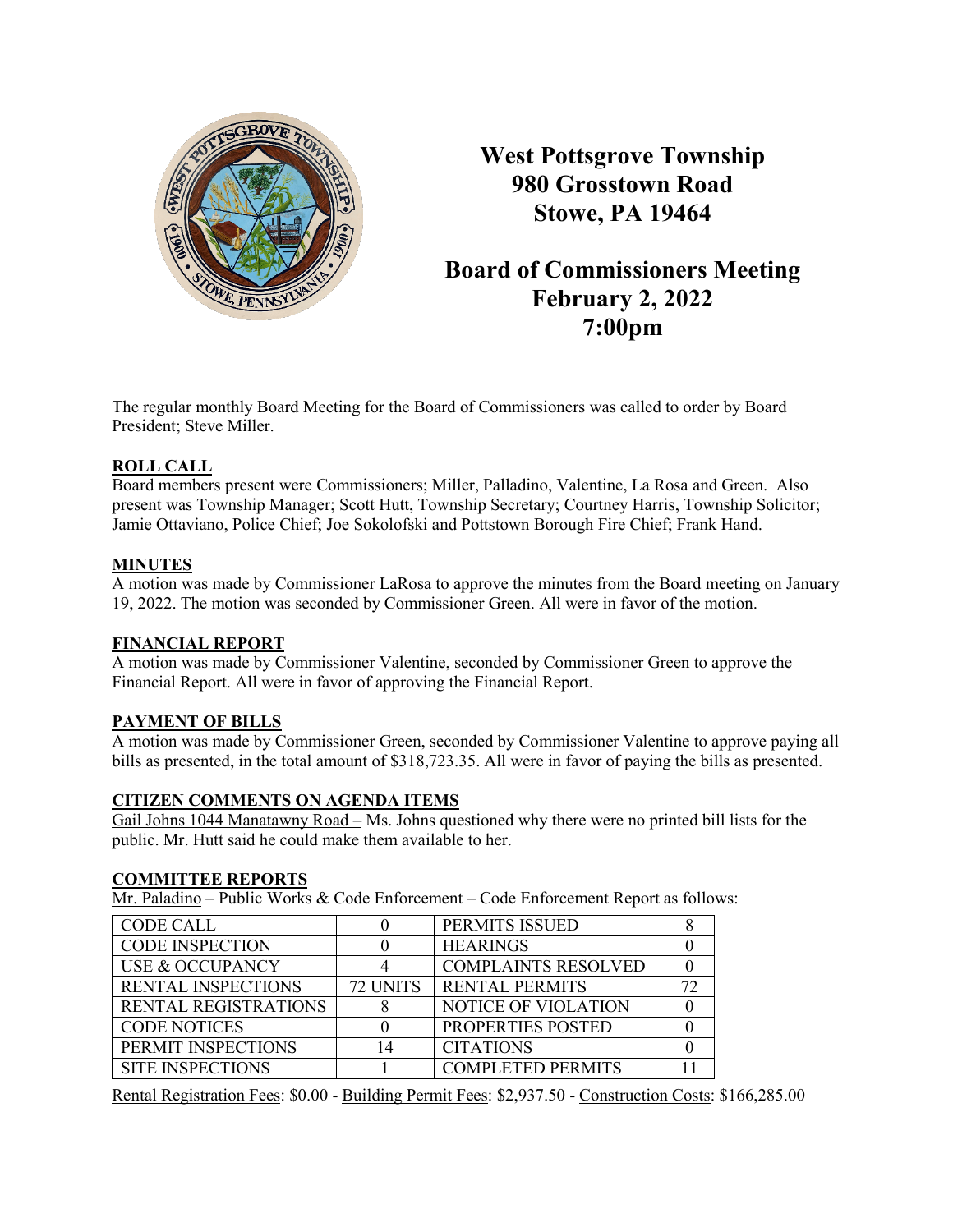# Mr. Valentine – Recreation, Town Watch & Regional Recreation

Mr. Valentine reported under Regional Recreation that Scott Hutt will be working on trying to obtain a Grant for the ball field.

#### Mr. Green – Emergency Management, Recycling, & Finance

Mr. Green reported that we had 27.15 tons of recyclables for the month of December 2021 and he had not yet received numbers for January. Under finance Mr. Green stated he met with PFM to look at our investment funds to see how we are doing as well as planning a long term budget for investing.

#### Mr. LaRosa – Regional Planning, Zoning, & Planning Commission Nothing to report at this time.

# Mr. Miller – Police, Civil Service & Fire

Fire

Mr. Miller turned over the fire portion of the report to Fire Chief; Frank Hand. Chief Hand stated that from January 2021 – December 2021 Pottstown Borough reported to 91 calls in West Pottsgrove Township. 20 calls were EMS related and 71 calls were fire related. He did inform the Board that the number could be off slightly due to the transition of responding Fire Companies. For the month of January there were 11 calls, 5 were EMS and 6 were Fire calls. They had one false alarm that was a scam and were able to pick up on it quickly.

Police

Chief Joe Sokolofski of the West Pottsgrove Police Department reported 380 calls for the month of January.

| <b>ARRESTS - ADULT</b>     |    |
|----------------------------|----|
| <b>TRAFFIC CITATIONS</b>   | 45 |
| WRIITEN WARNING            | 43 |
| <b>UPLAND SQUARE</b>       | 30 |
| <b>CODE ENFORCEMENTS</b>   |    |
| <b>ABANDONDED VEHICLES</b> |    |

# **MANAGERS REPORT**

#### Public Works

Mr. Hutt thanked our Department of Public Works team as they do a great job with winter events, including clearing roads and preventing icy conditions as much as possible. The Township is coordinating with TRM to get the new inverter installed in the newest public works truck.

In late January the Township contacted PECO regarding tree limbs hanging on power lines on Manatawny Street. PECO was going to investigate and determine whose lines are being compromised.

Mr. Hutt stated that we are aware the LED lights above the traffic signals at Upland Square are not working properly. We have submitted a work order with our maintenance company, they are awaiting parts and should be fixed by the end of next week.

Ullman Tree Service worked on removing dead trees from Murgia Park. These trees were deemed a safety hazard, and were too large for our public works team to remove themselves.

In 2021 the Township contacted PENNDOT with a request to make the intersection of Grosstown Road and Old Reading Pike a 4-way stop. Mr. Hutt reached out again looking for a decision but has not heard back. Once clarity is received he will report back.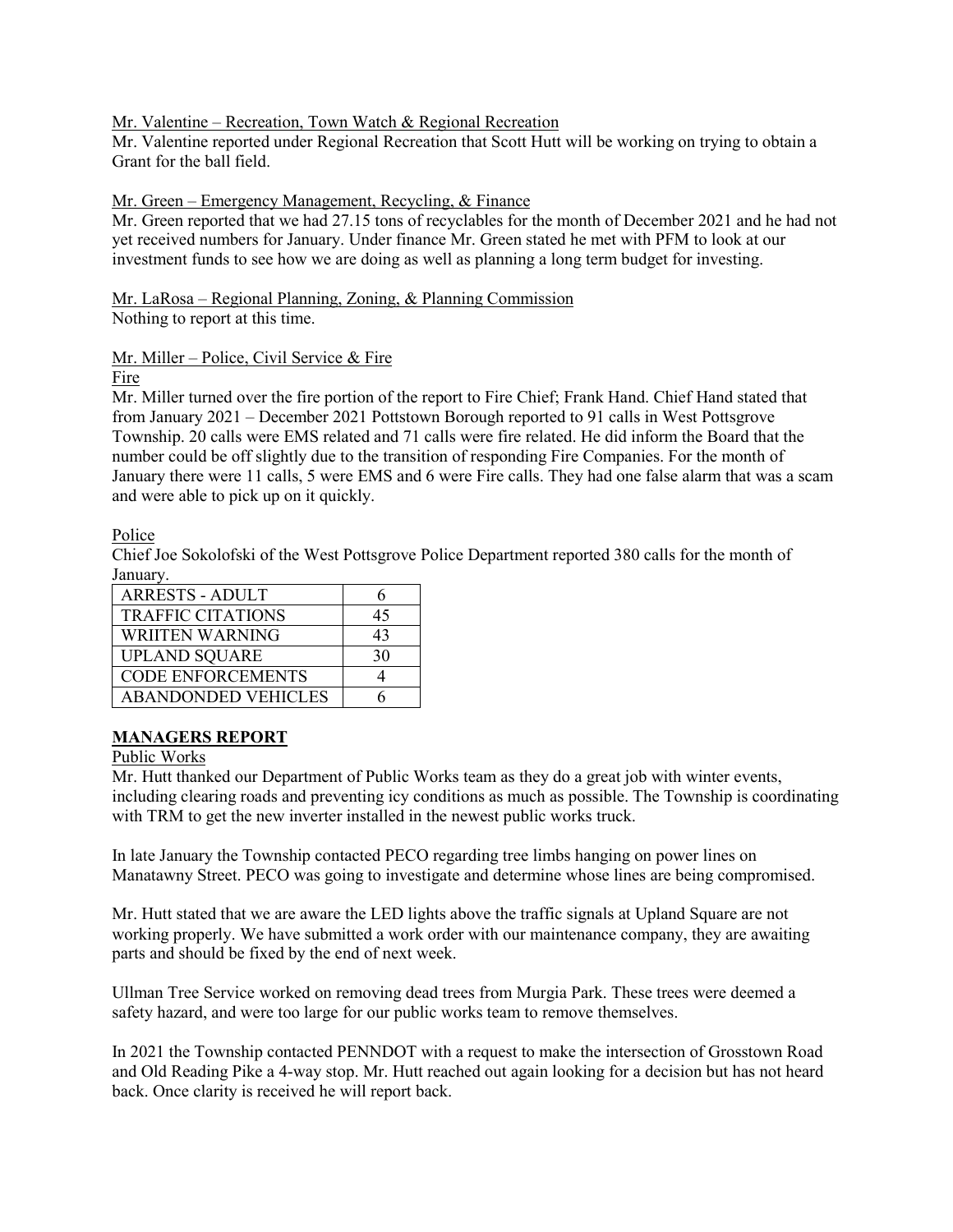#### Bursich Associates

On January  $25<sup>th</sup>$  there was a site meeting with representatives from West and Upper Pottsgrove Townships to finalize the plans for a low volume road grant for Nagle Road. The costs will be split between the two municipalities and Liquid Fuels will be utilized to offset costs by both.

The Engineers are working with the contractor to finalize the remaining items on the punch-list for the Grosstown Road Sanitary Sewer Project. Hoping that will be completed shortly and can be closed out.

The Quinter Street Project is near complete, outside of testing. The sanitary sewer portion is complete. This will be closed out in the spring when asphalt plans resume production.

#### Constellation Energy

In January we executed a new energy agreement with Constellation Energy since our previous agreement expired. This is a 4 year agreement with fixed rate prices. This was done due to the prices in flux, this way we were able to lock in the lowest rate available.

#### Code Violations

The Township issued 7 code violations for the month of January. These ranged from property maintenance to work without permits. A reminder to our residents to ensure they keep up with proper maintenance and the permitting process.

#### Zoning/Land Development

On January  $20<sup>th</sup>$  the Zoning Hearing Board was convened to hear the application of Heritage Coach at 449 Old Reading Pike. This hearing resulted in a special exception being granted to allow the use of automotive sales and repairs in the Industrial Zone. Automotive sales and repairs is not a permitted use in the Industrial Zone.

#### Planning Commission

Planning Commission met on January  $27<sup>th</sup>$  to get an update on the progress with Panda Express in the Upland Square shopping Center. Construction is set to begin mid to late February weather depending. In addition, two prospective developers presented plans to build storage facilities for their respective businesses. These owners will seek any variances or special exceptions as required by the Townships Zoning Ordinance.

# Liquid Fuels

On January 28, 2022 our 2021 usage report was submitted and approved. We are awaiting final auditor approval. The Township has a 25-year road overlay plan and these funds will continue to address our biggest road concerns within the Township.

# ARPA Funds

The scope for acceptable uses of these funds keeps expanding. The Township remains dedicated to utilizing these funds for water and sewer projects. We will continue to take in any new guidance that is offered. As of now the reporting deadline remains at the end of April.

# PARRC

We are in the process of obtaining grants to upgrade Old Timers Field behind the Township complex. Quotes will be coming in for fencing, dugout repairs, and other miscellaneous items. On January 21<sup>st</sup>, Mr. Hutt met with Pottsgrove Little League to discuss the updates and what the Township can do that will benefit the league.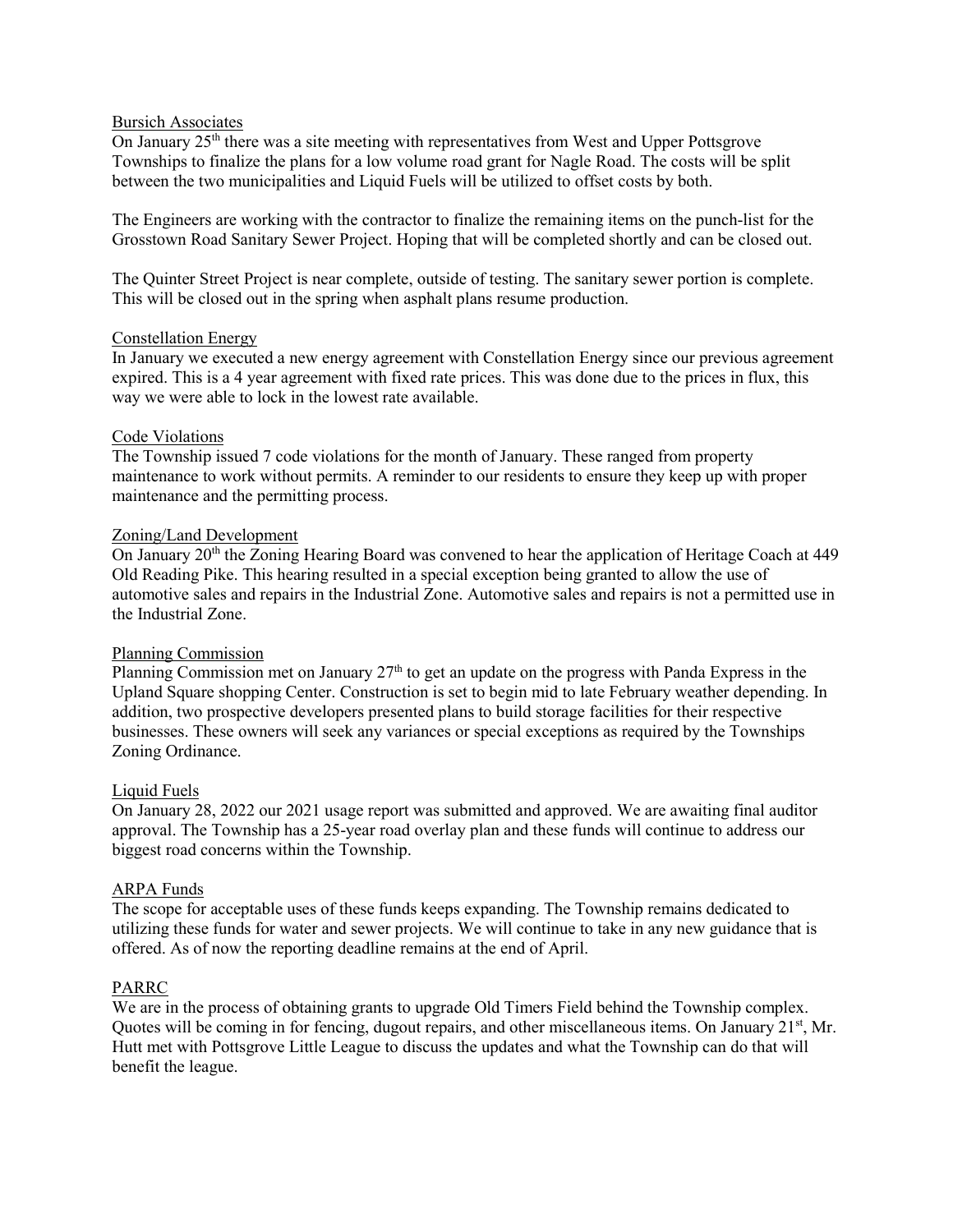# **SOLICITORS REPORT**

There was nothing to report at this time.

# **OLD BUISNESS**

#### PFM Sewer Valuation/RFQ's

There are multiple parties who have engaged the Township regarding our request for qualifications. The final submissions are not formally due until February  $8<sup>th</sup>$ . Once that deadline passes the Township will meet with PFM to review the submissions. This process is not final and is merely the Township doing our diligence to see what our options are.

# **NEW BUISNESS**

# Trusty Security Specialists

Mr. Hutt stated that the technology in the board room is outdated and our projector screens don't make for great visibility for presentations or zoom conferences. During the budget process upgrades were discussed and a quote has been obtained in the amount of \$3,000. This is to upgrade to two  $70$ " smart TV's with swinging brackets. A motion was made by Commissioner Palladino, seconded by Commissioner Valentine. All were in favor of the technology upgrades and the quote provided by Trusty Security Specialists.

# **CITIZEN COMMENTS**

# Linda Kollar – 1076 Manatawny Street

Ms. Kollar asked if the Board of Commissioners were planning to meet with the new fire entity in order to get a fire company back in the Township since West End is dissolving. President Miller answered by stating that West End has an attorney and WPT has an attorney and all communication is to be handled among the attorneys. As of today WPT's attorney has not received any documents stating that West End is officially dissolving.

#### Patrick Griffin - 305 Jem Ave

Mr. Griffin expressed concern regarding the sewer project in the areas of Sylvan Drive, Jem Ave., & Dori Lane as well as pot holes in the same area. Mr. Griffin expressed frustration that we are a year into the five-year plan and no update has been provided regarding his concerns. Commissioner Green reminded Mr. Griffin of a previous meeting, where the plan to hot patch the roads in question were discussed. The plan was to get up to that area as soon as the temperature and weather allowed. Mr. Griffin reiterated that he was questioning the sewer project and not the paving. Mr. Griffin continued to express concern that there was no longer a Sewer Authority to go to with comments and concerns and that he had to go to the Board now. He also expressed concern that a contractor would be digging up the road in front of his house and then two days later he would be required to have the funds to replace his sewer lateral. Mr. Hutt explained that sewer projects like this do not just pop up, and are organized and discussed in public meetings which would allow plenty of time for the residents to plan. Mr. Hutt also explained that The Sewer Authority was dismantled because they did not go out for any grants or anything else and responsibility fell on the Township. The Commissioners continued to reassure Mr. Griffin that our Engineer is involved in the sewer process and when the time comes a public discussion would occur. Commissioner Green mentioned that the area in question hasn't even come up as requiring immediate replacements of sewer lines. Mr. Griffin asked if he would be able to see an Engineering report from Bursich if we wasn't able to attend a meeting. Commissioner Green stated he would mention the concern of the sewer line replacement in the area of Mr. Griffin's neighborhood to the Engineer to get more clarity. Mr. Griffin also expressed frustration with not having the bill list and meeting minutes available to him at tonight's meeting. Mr. Hutt reminded him that these documents will all be available with our updated website. An exact date was not provided as to when these items would be readily accessible on the website.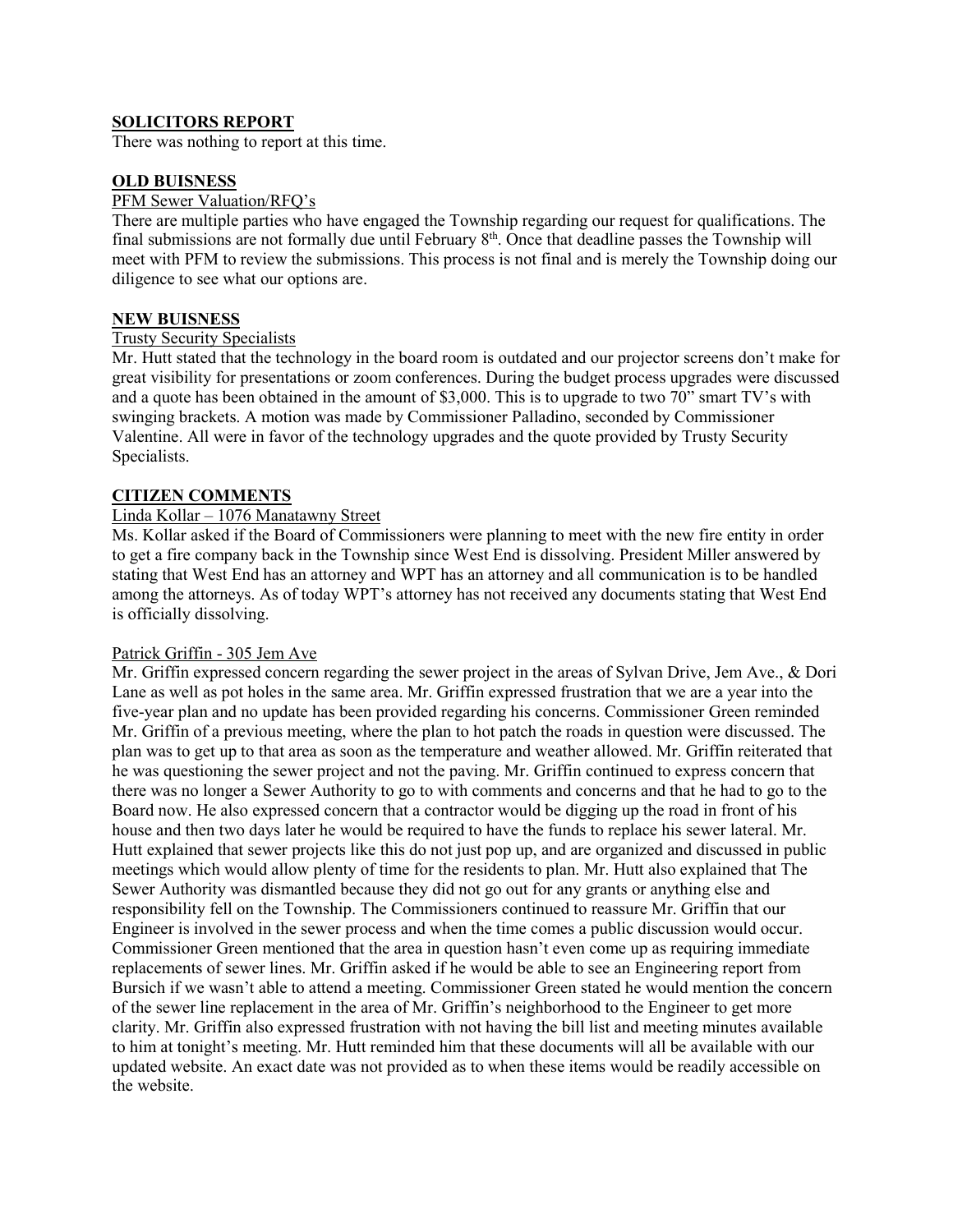#### Michelle Sassaman – 31 Fairview St.

Ms. Sassaman asked the Board if they were planning to recognize the new entity "Stowe" as a fire company. She stated that they need to know what the Boards intentions are so they know how to handle things between the two entities moving forward. She specified that West End is dissolving and that they have been doing everything asked of them by the Board of Commissioners. She expressed frustration regarding the relationship between the fire companies and the Board of Commissioners. Commissioner Miller reminder her that attorneys are involved and no meetings or decisions would occur without authorization from the attorneys. Mr. Hutt also stated that the Attorney General would need to recognize Stowe as a fire company before the Township could and there is a process in order to do that. He also stated that in order to dissolve West End they would need to go through the Attorney General for that as well. Township Solicitor; Jamie Ottaviano commented stating that he is not officially aware that West End is dissolving, he hasn't received any documents or reports stating so. Commissioner Miller reiterated that nothing will be discussed until the attorney of West End contacts the Townships attorney. Ms. Sassaman also asked about when the contract would be signed with Pottstown Borough and what the MIL rate was going to be. Mr. Hutt stated that it will be discussed internally and that it isn't time to re-evaluate that.

# Kylie Kollar – 1076 Manatawny St.

Ms. Kollar stated that there was a meeting in August where a resolution was executed to dissolve West End Fire Company. She stated she believes Ms. Sassaman is asking if the Board is going to meet with Stowe or not because if the Board is willing to recognize Stowe as a Fire Company they want to transfer the assets of West End to Stowe. She expressed that if the Board has no interest in speaking to Stowe then they need to go in another direction. Ms. Kollar expressed frustration that there is no longer a Fire Company in the Township even though Pottstown Borough is doing a great job. Commissioner Green stated that they would need to sell the assets of West End in order to pay off debts and cannot just transfer the assets to Stowe. Commissioner Miller stated again. West Ends attorney needs to contact the Townships attorney.

# **CORRESPONDENCE**

Mr. Hutt stated that Commissioner LaRosa had an announcement and handed it over to him.

Commissioner LaRosa stated that he accepted a new position last August where he was hired as General Manager of a company managing condominiums in a new complex. Unfortunately he stated he needs to resign from Township Commissioner as this new job requires a lot of his time and he was already missed several Township meetings. Commissioner LaRosa read a very nice resignation letter highlighting his 10 years as a West Pottsgrove Township Commissioner. He stated he plans to still participate Township activities and assist with the Townships newsletters.

President Miller asked for a motion to accept the resignation of Commissioner Pete LaRosa. Commissioner Green made the motion, seconded by Commissioner Valentine. All were in favor of accepting the resignation of Commissioner LaRosa. President Miller thanked Commissioner LaRosa for his service to the Township and serving on the Board.

#### **EXECUTIVE SESSION**

President Miller called an executive session at 7:32pm. He announced the meeting is not adjourning and they will be back out with information.

#### **RECONVENE**

President Miller reconvened the meeting after the executive session. The purpose of the executive session was due to the resignation of Commissioner LaRosa and how the Board is going to handle the vacancy. President Miller then turned the meeting over to Township Solicitor; Jamie Ottaviano.